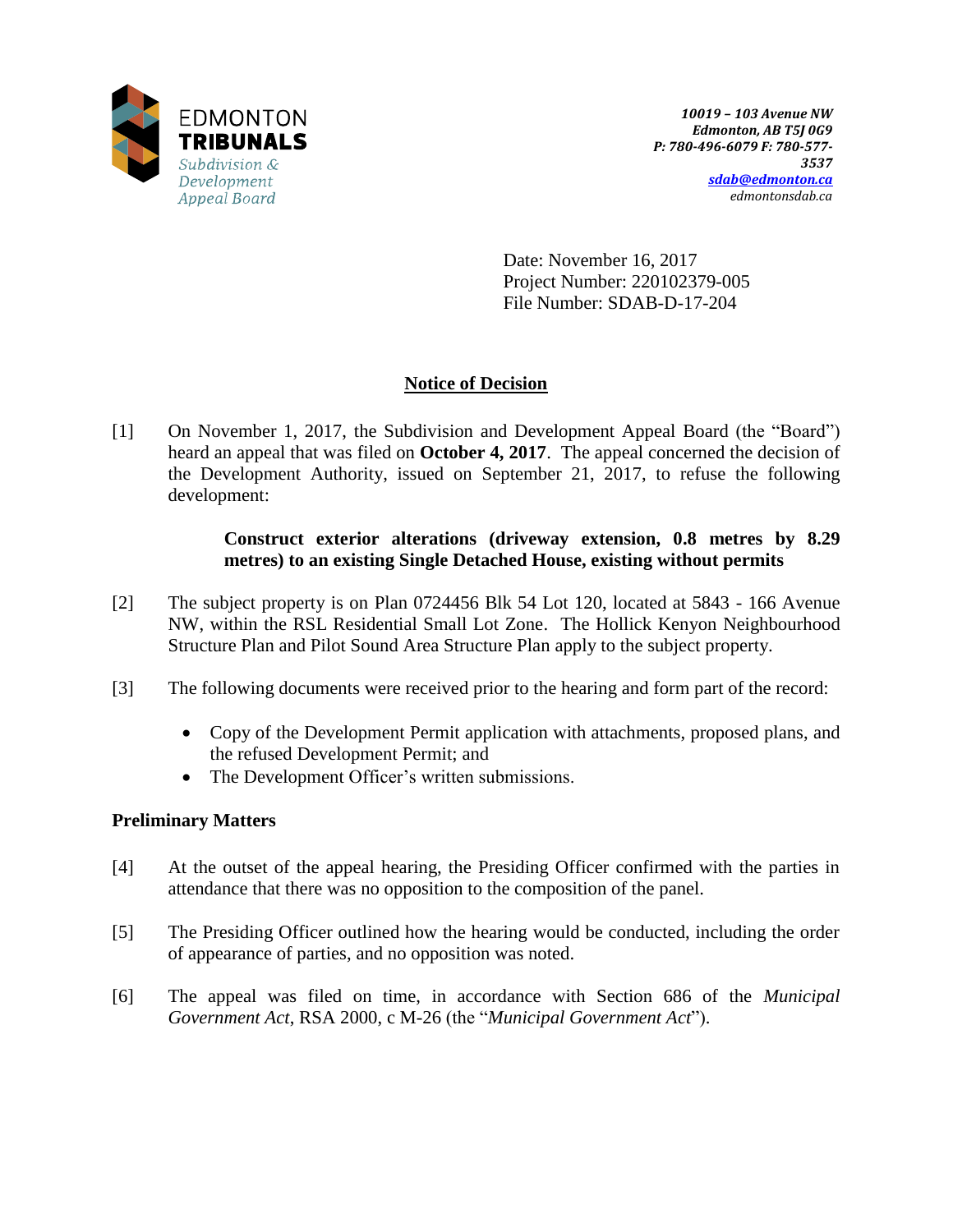### **Summary of Hearing**

- *i) Position of the Appellant, Mr. Saleh, representing Vivid 1 Concept Ltd.*
- [7] The house was built by Vivid 1 Concept Ltd. The new property owner does not want to remove the driveway extension.
- [8] The subject Site is a pie-shaped lot. The front portion of the Site is narrow. There is room in the double attached garage to park two vehicles. Without the extension, there would not be sufficient room to park two vehicles in front of the garage, due to how the Site narrows on the southwest side. The driveway was extended to allow space for two vehicles to park – the extended portion runs parallel to the northeast property line.
- [9] He confirmed that the extended driveway will be used only for parking.
- [10] In response to questions by the Board, the Appellant stated that he received a Final Grade Certificate and that there are no drainage issues. Space was left between the property lines for proper drainage. This buffer is landscaped.
- [11] Snow removal will be piled to the side of the garage along the fence as there is a four foot Side Yard in this area.
- [12] With regard to the suggested conditions by the Development Officer, he does not agree to the first condition that would prohibit parking in the Front Yard. He is agreeable to the remaining suggested conditions.
- [13] In his opinion, the extended driveway does not impact the neighbouring property. With regard to Community Consultation, he stated that he spoke to the neighbour northeast of the subject Site who was not opposed to the extended driveway.
- [14] There is a gate on the northeast side of the house, where the driveway meets the Side Yard, allowing access to the Side Yard.
	- *ii) Position of the Development Officer, Ms. Echo Lai*
- [15] The Development Authority provided written submissions and did not attend the hearing.

### **Decision**

[16] The appeal is ALLOWED and the decision of the Development Authority is REVOKED. The development is GRANTED as applied for to the Development Authority.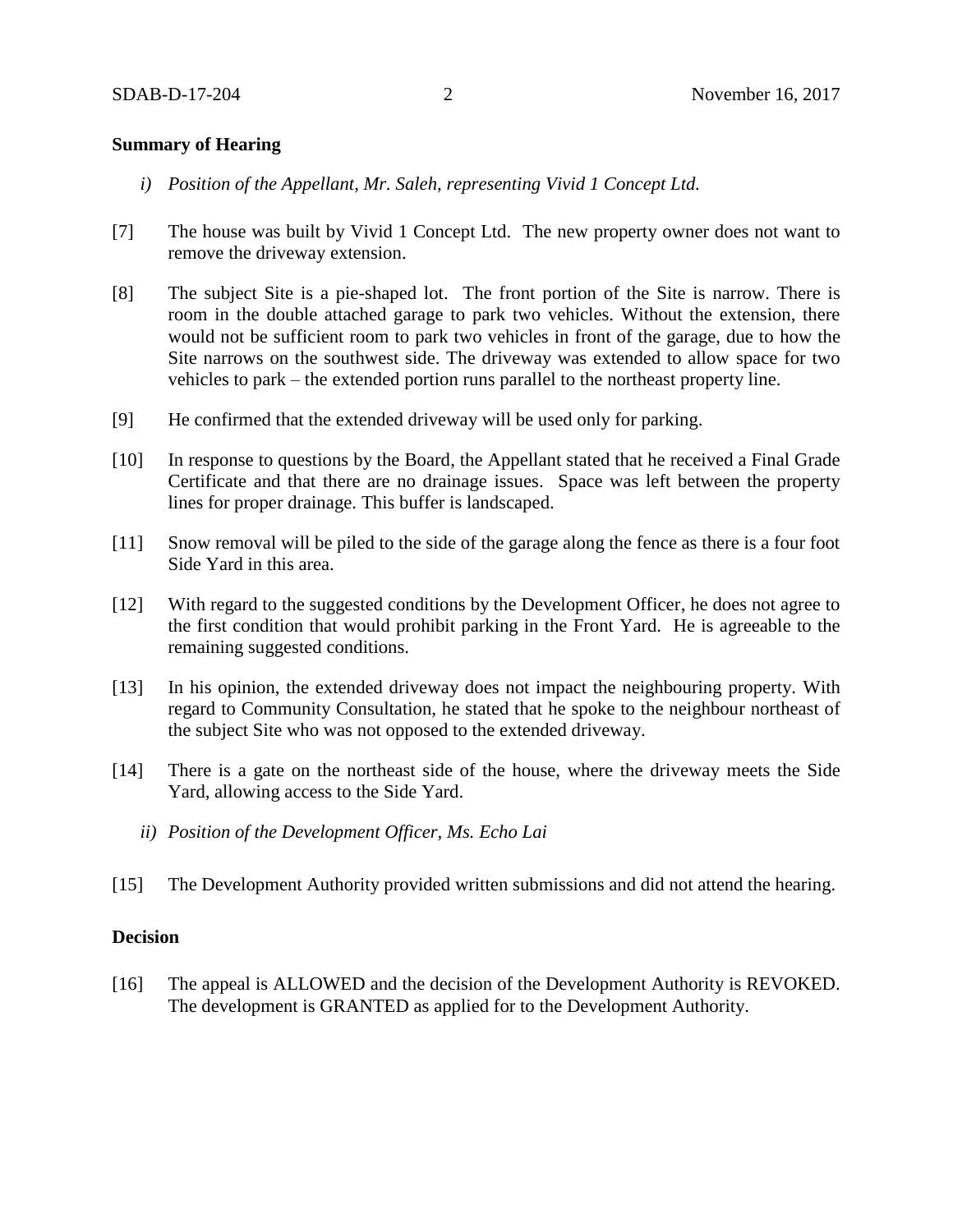- [17] In granting the development the following variances to the *Edmonton Zoning Bylaw* are allowed:
	- i. Section 54.1(4)(a) is waived to permit a Driveway extension that does not lead directly to the Garage.
	- ii. Sections 54.1(4)(c) is waived to permit the Driveway extension to increase the maximum allowable width of the Driveway.
	- iii. The landscaping requirements contained in Section 55 are waived for the existing concrete extension.

### **Reasons for Decision**

- [18] The proposed development is Accessory to Single Detached Housing, which is a Permitted Use in the RF1 Single Detached Residential Zone.
- [19] The Board heard evidence that the lot is pie-shaped and the Driveway extension was required to facilitate tandem parking at the front of the lot.
- [20] The Board heard evidence that the Development Officer gave consideration to the small extension that acts as a walkway to the entrance on the southwest side of the driveway and felt that an additional extension was unnecessary. The Board notes that the extension on the southwest side provides pedestrian access to the house. The extension on the northeast side provides for parking for 2 vehicles, and is necessitated by the shape of the lot.
- [21] The Board heard evidence that the Appellant received a Lot Grading Certificate while the driveway extension was in place, and consequently the Board is satisfied that drainage will not be an issue.
- [22] The Appellant received verbal support from the most affected neighbour, who lives immediately to the northeast of the subject Site.
- [23] The extended portion of the Driveway now constitutes part of the Driveway. Consequently, a variance is not required to Section 54.2(2)(e).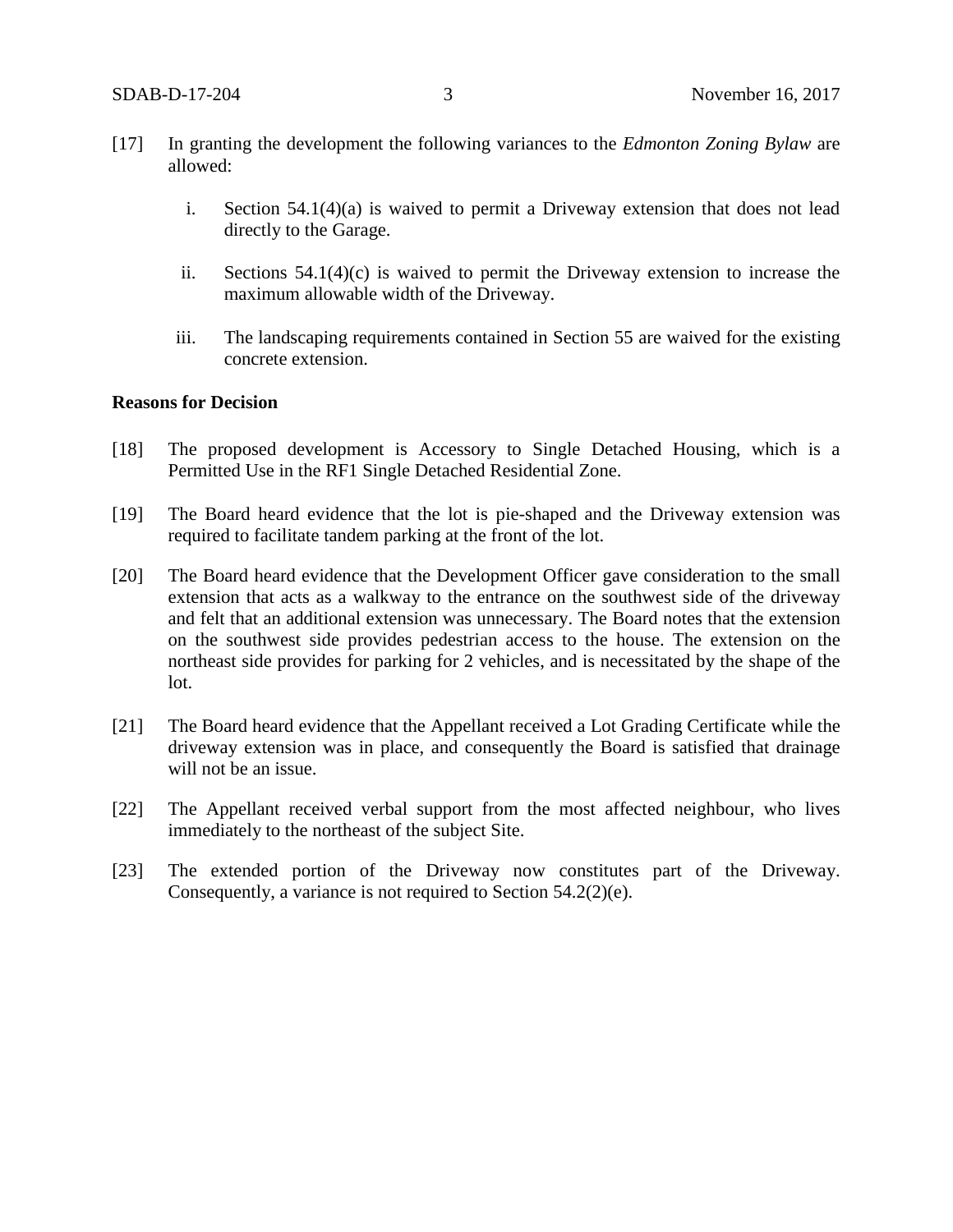[24] For all of the above reasons, the Board finds that the proposed development will not unduly interfere with the amenities of the neighbourhood nor materially interfere with or affect the use, enjoyment or value of neighbouring parcels of land.

Ms. A. Lund, Presiding Officer Subdivision and Development Appeal Board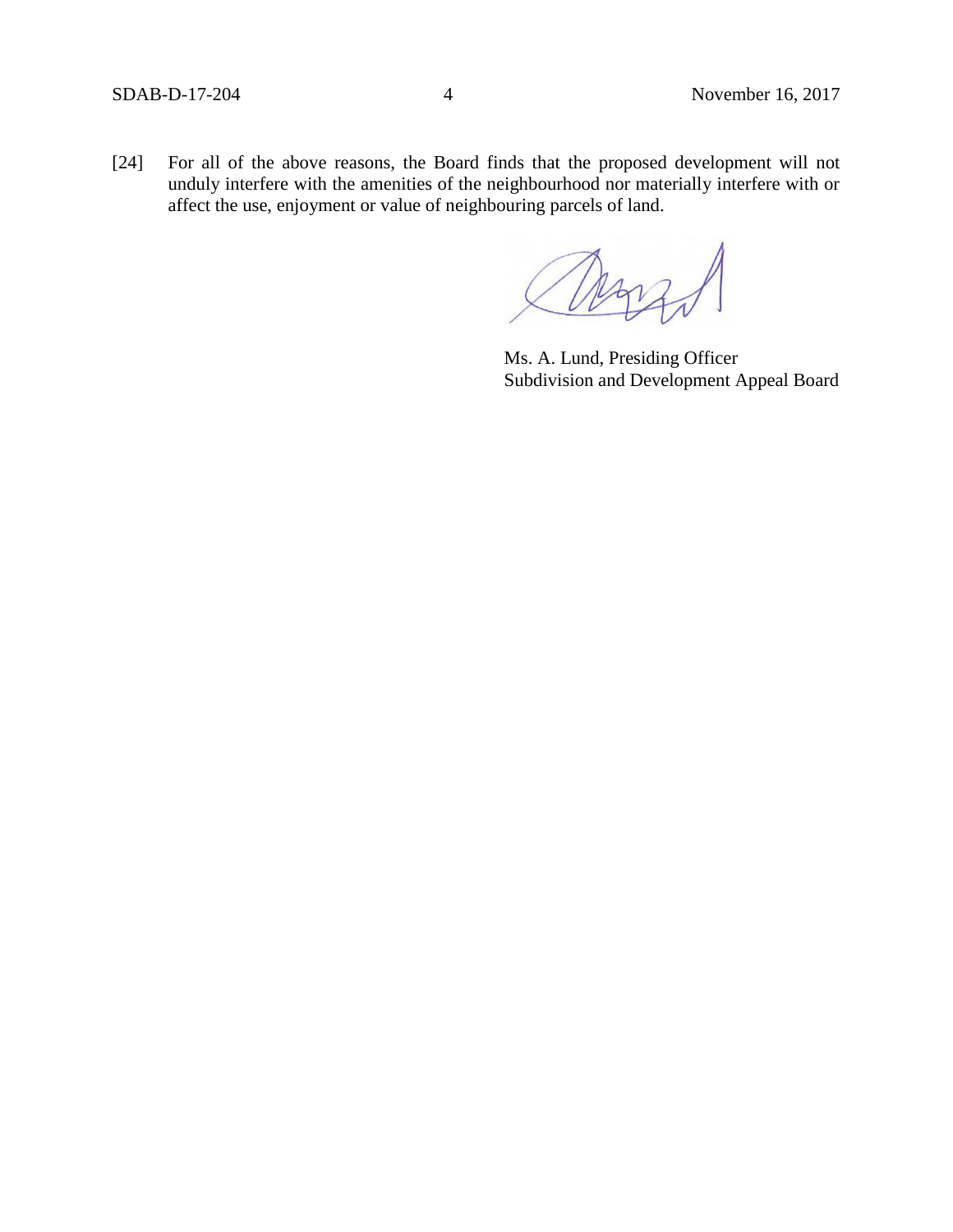### **Important Information for the Applicant/Appellant**

- 1. This is not a Building Permit. A Building Permit must be obtained separately from the Sustainable Development Department, located on the 2nd Floor, Edmonton Tower, 10111 – 104 Avenue NW, Edmonton, AB T5J 0J4.
- 2. Obtaining a Development Permit does not relieve you from complying with:
	- a) the requirements of the *Edmonton Zoning Bylaw*, insofar as those requirements have not been relaxed or varied by a decision of the Subdivision and Development Appeal Board,
	- b) the requirements of the *Alberta Safety Codes Act*,
	- c) the *Alberta Regulation 204/207 – Safety Codes Act – Permit Regulation*,
	- d) the requirements of any other appropriate federal, provincial or municipal legislation,
	- e) the conditions of any caveat, covenant, easement or other instrument affecting a building or land.
- 3. When an application for a Development Permit has been approved by the Subdivision and Development Appeal Board, it shall not be valid unless and until any conditions of approval, save those of a continuing nature, have been fulfilled.
- 4. A Development Permit will expire in accordance to the provisions of Section 22 of the *Edmonton Zoning Bylaw, Bylaw 12800*, as amended.
- 5. This decision may be appealed to the Alberta Court of Appeal on a question of law or jurisdiction under Section 688 of the *Municipal Government Act*, RSA 2000, c M-26. If the Subdivision and Development Appeal Board is served with notice of an application for leave to appeal its decision, such notice shall operate to suspend the Development Permit.
- 6. When a decision on a Development Permit application has been rendered by the Subdivision and Development Appeal Board, the enforcement of that decision is carried out by the Sustainable Development Department, located on the 2nd Floor, Edmonton Tower, 10111 – 104 Avenue NW, Edmonton, AB T5J 0J4.

*NOTE: The City of Edmonton does not conduct independent environmental checks of land within the City. If you are concerned about the stability of this property for any purpose, you should conduct your own tests and reviews. The City of Edmonton, when issuing a development permit, makes no representations and offers no warranties as to the suitability of the property for any purpose or as to the presence or absence of any environmental contaminants on the property.*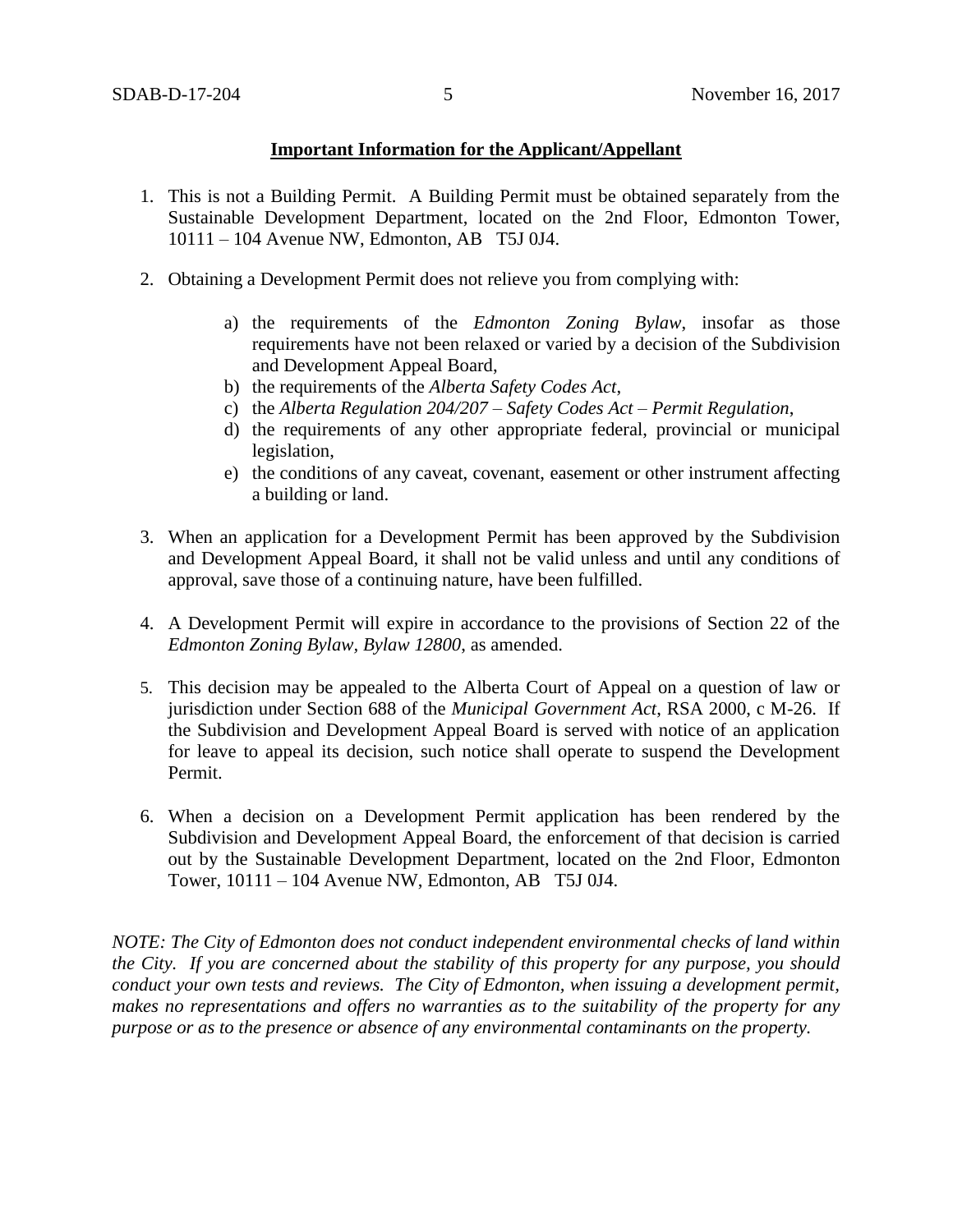

Date: November 16, 2017 Project Number: 255117896-001 File Number: SDAB-D-17-205

# **Notice of Decision**

[1] On November 1, 2017, the Subdivision and Development Appeal Board (the "Board") heard an appeal that was filed on **October 5, 2017**. The appeal concerned the decision of the Development Authority, issued on September 21, 2017, to approve the following development:

# **Construct a Stacked Row Housing Development (8 buildings, 81 Dwellings)**

- [2] The subject property is on LDA14-0431 Block 21 Lot 54, located at 1332 Watt Drive SW, within the RF6 Medium Density Multiple Family Zone. The Southeast Area Structure Plan and Walker Neighbourhood Structure Plan apply to the subject property.
- [3] The following documents were received prior to the hearing and form part of the record:
	- Copy of the Development Permit application with attachments, proposed plans, and the approved Development Permit;
	- The Development Officer's written submissions;
	- The Appellant's written submissions;
	- The Respondent's written submissions;
	- Online responses in opposition to the proposed development; and
	- Emails in opposition to the proposed development.
- [4] The following exhibits were presented during the hearing and form part of the record:
	- Exhibit A –Map from Bylaw 17065 submitted by the Appellant.
	- Exhibit B Hand drawn diagram submitted by the Respondent.

# **Preliminary Matters**

[5] At the outset of the appeal hearing, the Presiding Officer confirmed with the parties in attendance that there was no opposition to the composition of the panel.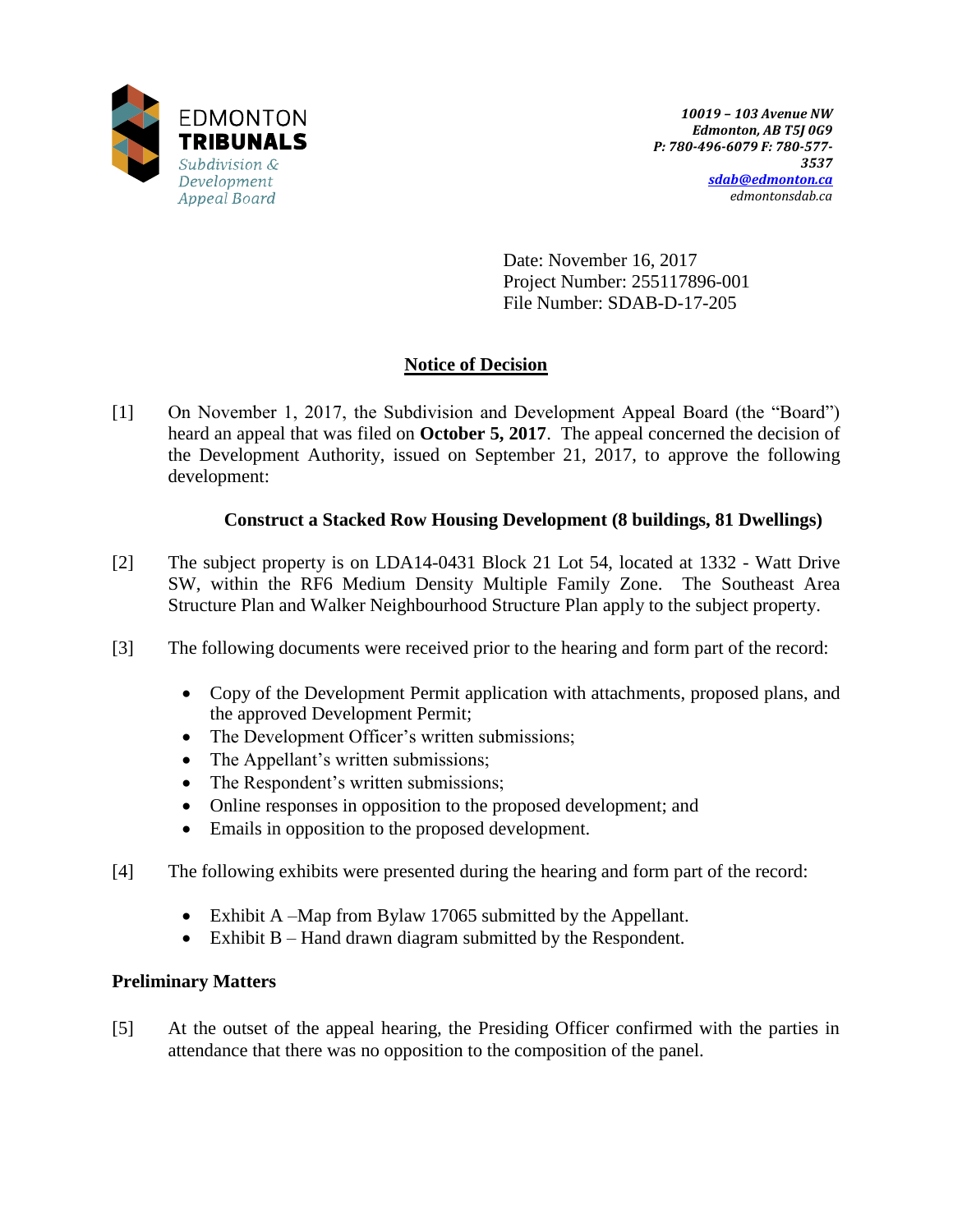- [6] The Presiding Officer outlined how the hearing would be conducted, including the order of appearance of parties, and no opposition was noted.
- [7] The appeal was filed on time, in accordance with Section 686 of the *Municipal Government Act*, RSA 2000, c M-26 (the "*Municipal Government Act*").
- [8] The Presiding Officer indicated to the parties that the Board needed to determine:
	- a. Whether the Development Officer correctly exercised his power under section 7.1(3)(b) of the *Edmonton Zoning Bylaw* when he deemed the proposed development to be Stacked Row Housing and not Apartment Housing,
	- b. Whether the proposed development is reasonably compatible with the surrounding neighbourhood, having regard to planning considerations. Because the Development Officer exercised his power under section 7.1(3)(b) of the *Edmonton Zoning Bylaw,*  the Use was to be assessed as though it were a Discretionary Use, and,
	- c. Whether the variances should be granted having regard for the Board's variance power under section 687 of the *Municipal Government Act*.

### **Summary of Hearing**

- *i) Position of the Appellant, Mr. Dave who was accompanied by Mr. Shah*
- [9] They outlined the concerns of the residents regarding the impact of the proposed development.
- [10] Their main concern was that the zoning of the property changed from RF5 Row Housing Zone to RF6 Medium Density Multiple Family Zone. They also voiced concerns regarding inconsistencies in the zoning of nearby properties. In particular, they referred to a property southwest of the subject site that has the same address as the subject Site, but which is zoned differently. There is a sign on the property east of the subject Site advertising that there is a zoning change pending for the property. He referred to a zoning map showing the different zonings surrounding the subject Site (Exhibit A).
- [11] The Presiding Officer indicated that the Board does not have jurisdiction to reconsider the zoning decisions of City Council.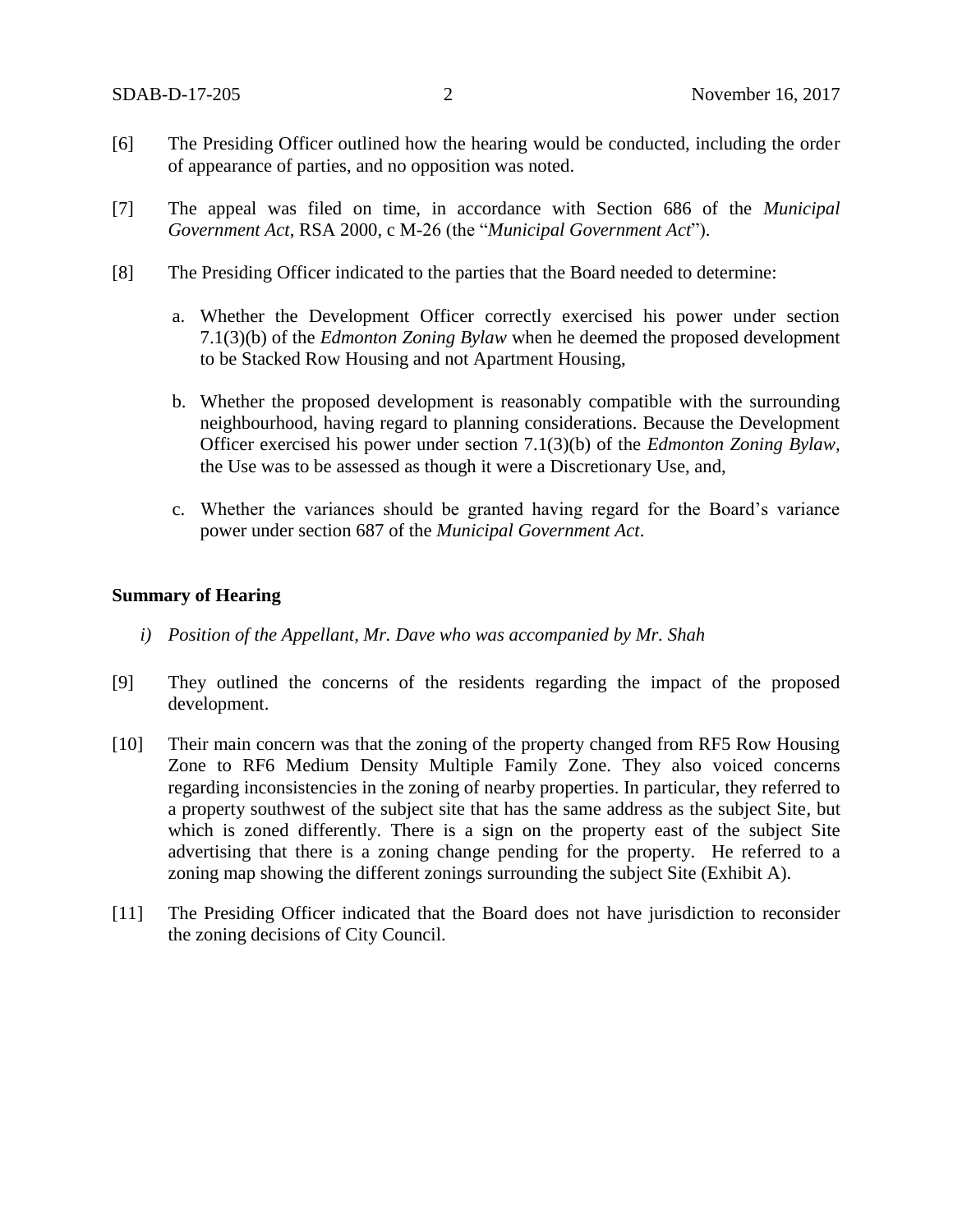- [12] The Appellants are concerned that the increase in the Density will increase traffic and parking in the area.
	- a. If each of the 81 Dwellings has two vehicles, there will be 162 new vehicles in the neighbourhood. Additionally, visitors will travel by vehicle to visit residents of the proposed developments.
	- b. There are schools in the area and many children travel through the neighbourhood on foot. The Appellants are concerned that the increase in traffic will create a safety hazard for the children in the neighbourhood. In particular, the traffic access to the proposed development is located at the north end of the Site, near to existing school bus stops.
	- c. The Appellants submitted that the 11 visitor parking spaces provided in the proposed development will be insufficient to provide parking for all the people who visit the development. On-street parking is already congested and if there are visitors for each of the 81 units, on-street parking will become more of an issue.
- [13] The Appellants are concerned that the increase in Density will lead to an increase in crime in the neighbourhood.
- [14] The balconies on the building that face their property will interfere with their privacy.
- [15] When they purchased their properties, their expectation was that no high density developments would be allowed in this area. They would support low density developments in this area.
- [16] The Appellants indicated that their concerns were shared by many neighbouring property owners.
- [17] In response to questions by the Board regarding the Use Class, they stated that the definition does not outline a specific number of balconies for each unit. They would not have a concern if the balconies did not face their properties.
- [18] They Appellants are concerned that the development might negatively impact their property values, but they did not have any evidence to support this contention.
	- *ii) Position of Affected Property Owners in Support of the Appellant, Mr. Desaigoudar*
- [19] He reiterated the Appellant's concern that the proposed development will increase the traffic in the neighbourhood which will be a safety concern for children walking to school.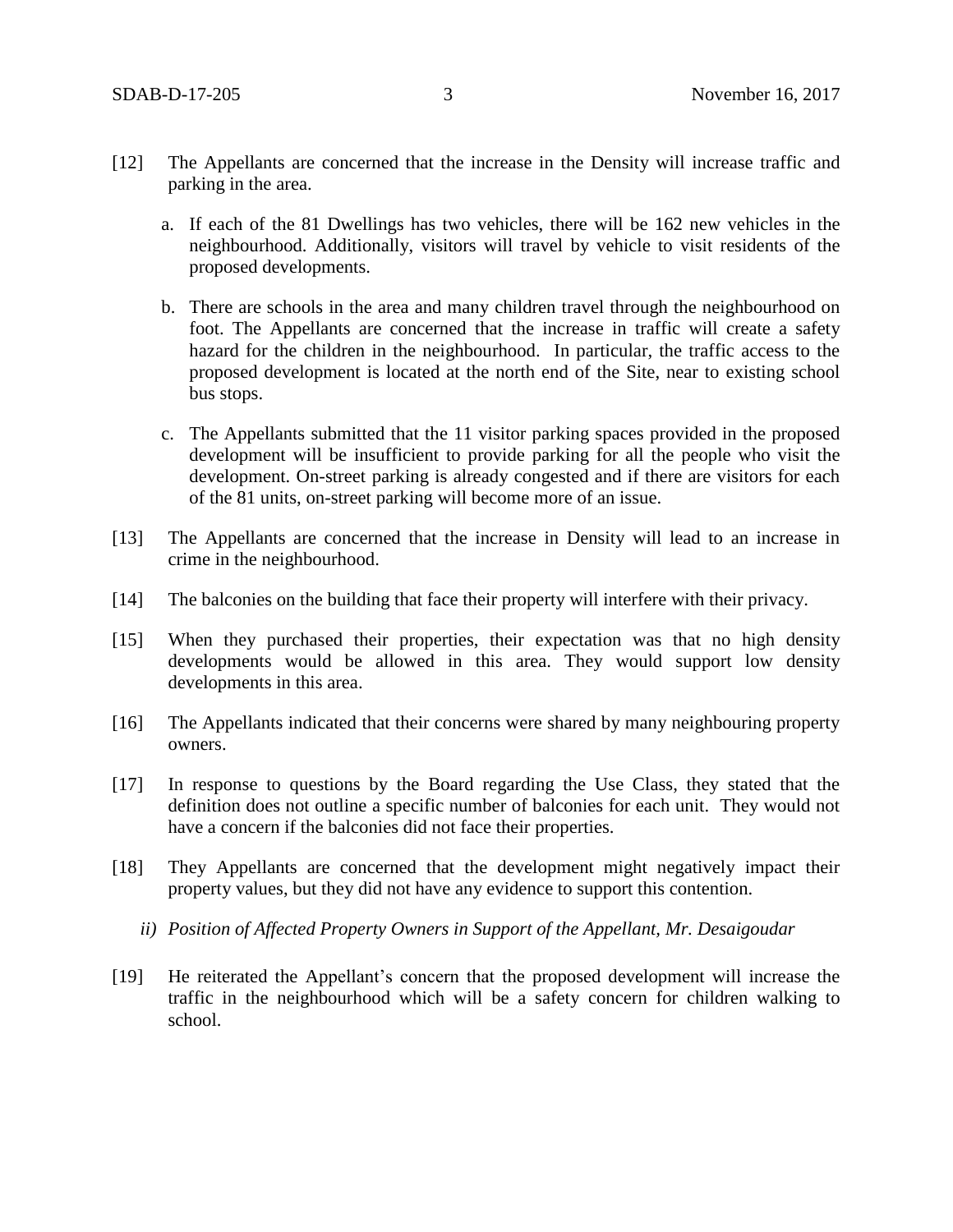- [20] He would like to see a stop sign or traffic light added to the area to address the safety concern.
- [21] In response to questions by the Board, he stated that vehicle access on the west side of the proposed development would be better option than access on the north side.
	- *iii) Position of the Development Officer, Mr. Bacon*
- [22] The property was rezoned from RF5 Row Housing Zone to RF6 Medium Density Multiple Family Zone in 2015.
- [23] The proposed Density is under the maximum allowed in the RF6 Medium Density Multiple Family Zone.
- [24] There are 173 on-site parking spaces and the proposed development is required to have 132 parking spaces.
- [25] With regard to privacy concerns, he stated that the subject Site abuts a park to the east, a collector road to the north, and a multi-use trail to the south. There are no privacy concerns with respect to these properties. To the west, the subject Site abuts residential housing. It is separated by a lane to the adjacent RF5 Row Housing site and is set back farther than what is required from the abutting RF4 residential properties, with one exception.
- [26] The corner of one building is set back from the west property line by 5.1 metres. Although a minimum Setback of 7.5 metres is required, the Development Officer may reduce this Setback to a minimum of 3.0 metres if the proposed façade is a flanking wall and an acceptable landscaped buffer is provided. The Development Officer confirmed that the proposed façade is a flanking wall and an acceptable landscaped buffer has been provided, so he reduced the required setback from 7.5 metres to 5.1 metres.
- [27] There are balconies on the west side of the property, but overlook concerns are mitigated by the large Setbacks and the significant landscaping in that Setback. Additionally, the size of the second storey balconies has been reduced, further mitigating their impact.
- [28] The balconies on the upper level are approximately five feet deep and are too shallow to be used as an Amenity Area.
- [29] The proposed development is 11 metres in Height and they are allowed to build up to 16 metres in Height.
- [30] He stated that the proposed development *generally* conforms with the definition of Stacked Row Housing. The proposed development also conforms with the definition of Apartment House.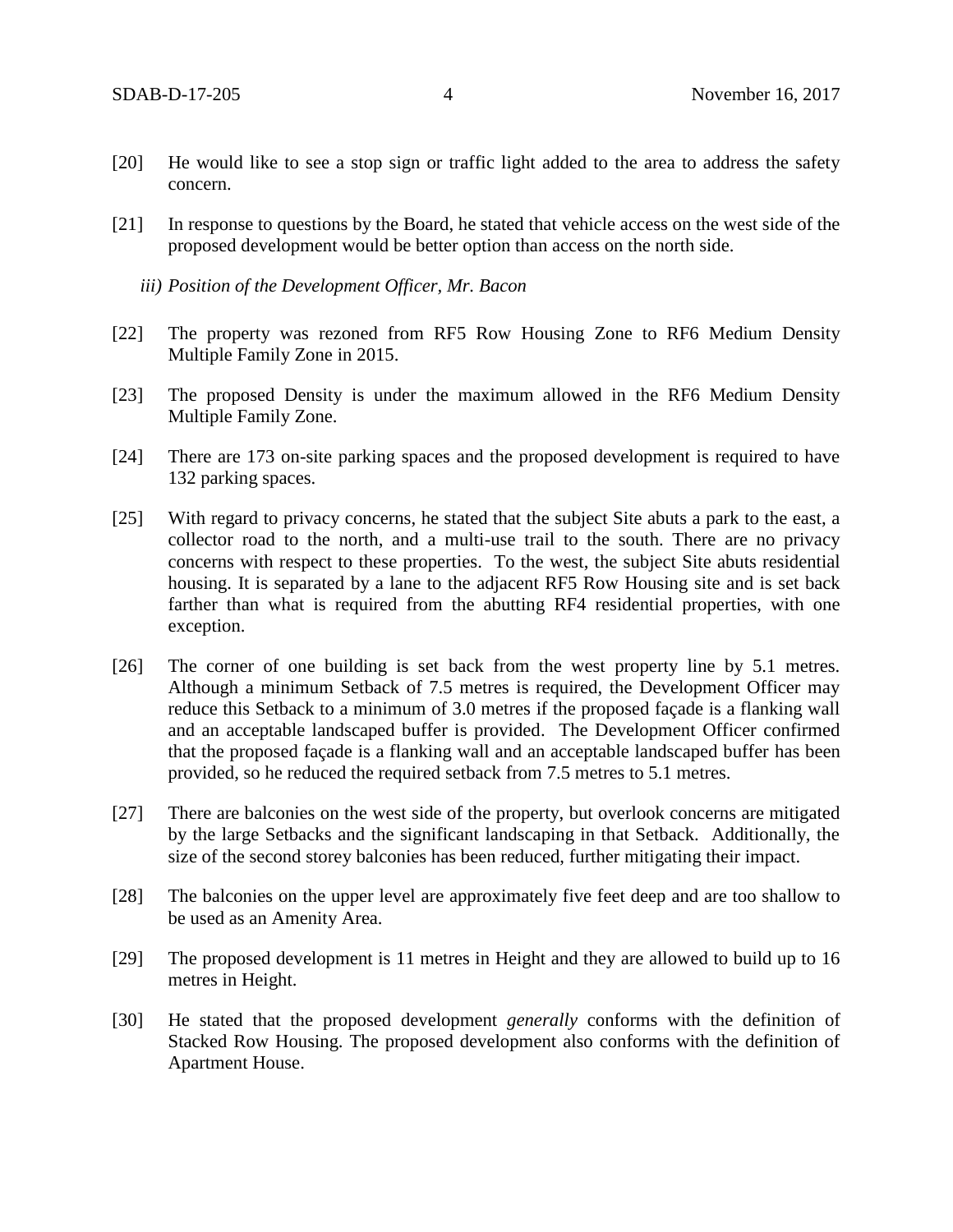- [31] Section 7.1.3(b) of the *Edmonton Zoning Bylaw* states where specific purposes or activities generally conform to the wording of two or more Use definitions, the Development Officer may, at their discretion, deem that the purposes or activities conform to and are included in that Use which they consider to be the most appropriate. In such a case, the Use shall be considered a Discretionary Use, whether or not the Use is listed as a Permitted Use or Discretionary Use within the applicable Zone. He applied this section by deeming the proposed development to be Stacked Row Housing.
- [32] He determined that the Stacked Row Housing use class was the most appropriate use class in light of the following features of the proposed development:
	- a. The proposed development meets the built form of a Stacked Row House. The units in the proposed development are stacked two deep vertically and horizontally.
	- b. Each Dwelling in the proposed development has its own entrance and there are no common hallways. Dwellings in Apartment Housing often share one common entrance and common hallways.
	- c. Like other Row Housing developments, the proposed development is pedestrian oriented.
- [33] The Development Officer noted that this Site could be developed in a manner that would have significantly more impact on surrounding properties. For example, a four storey Stacked Row Housing development with balconies could be developed on the subject Site.
- [34] With regard to traffic concerns, he stated that Transportation provided him with a written response which was included with the approved permit. Transportation is in support of the proposed development and its recommendations have been included as conditions in the Permit.
- [35] The only possible vehicle access to the proposed development is on the north side of the subject Site. Moving the access point to the west side is not feasible because of abutting residential development.
	- *iv) Position of the Respondent, Mr. Dauk, representing Rohit Communities, who was accompanied by Mr. Poudyal*
- [36] The maximum Density available in an RF6 Medium Density Multiple Family Zone is 80 dwelling units per hectare and the proposed development has a Density of 70 dwellings per hectare.
- [37] The building will be 10 metres in Height and they are allowed to build up to 16 metres in Height. He rejected the Appellants' characterization of the proposed development as being a "high rise".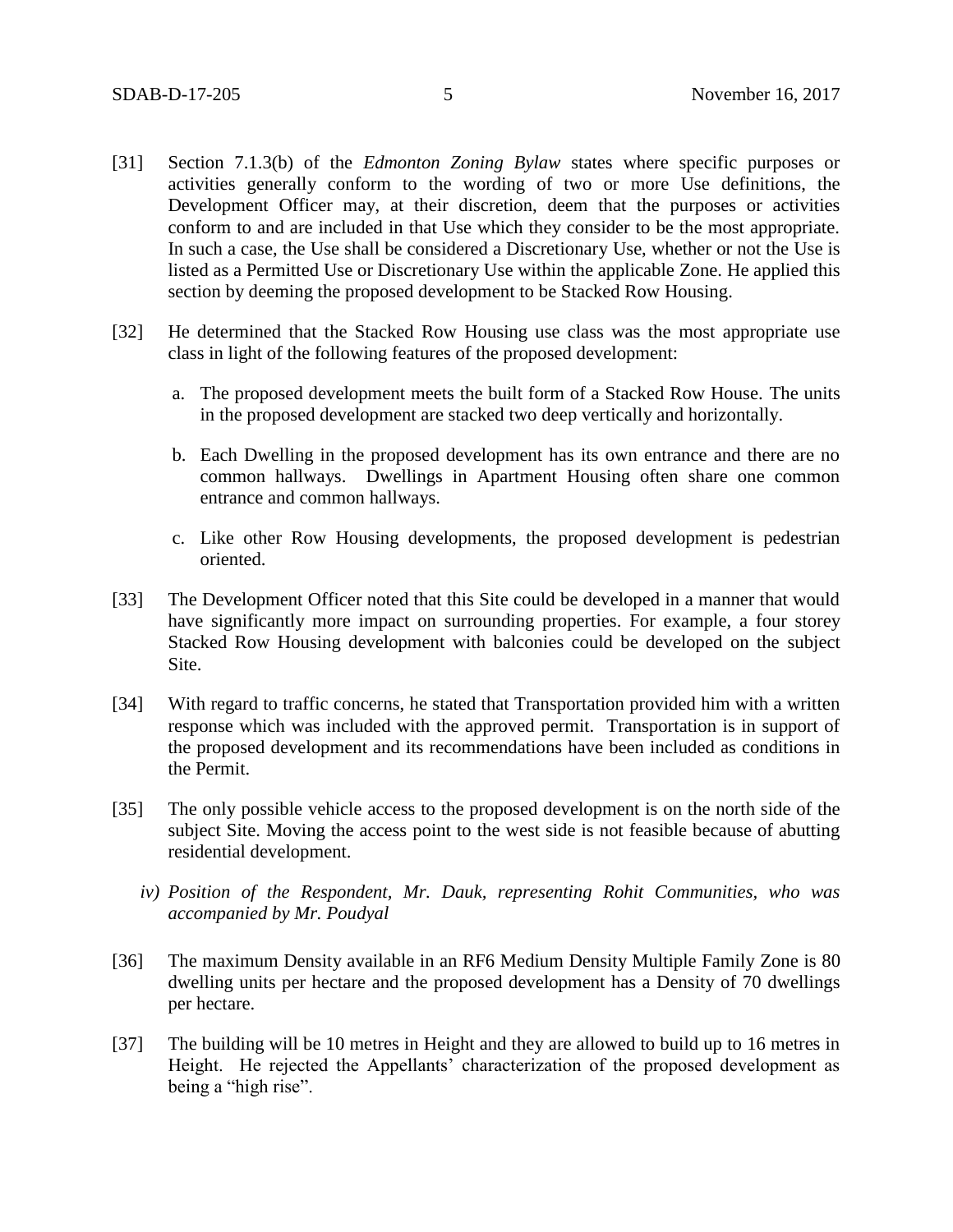- [38] He referred to a diagram in his submission showing examples of what buildings could be built on the Subject Site.
- [39] A Stacked Row House development in the RF6 Medium Density Multiple Family Zone can be built as a two storey with another two storey on top with a balcony on the fourth floor. He referred to what a Row Housing development in an RF5 Zone would look like and indicated that the proposed development is similar in Height.
- [40] He referred to a diagram showing the Setback along the West property line and stated that there is a Setback in excess of the 7.5 metres required.
- [41] There is a utility lot to the south of the proposed development, separating it from neighbouring properties.
- [42] The development will be built as stacking units and there will be significant landscaping so there will be less of an impact on the neighbourhood.
- [43] They are required to have 133 parking spaces and the proposed development will have 150 parking spaces. If they count the extra tandem parking spaces, the proposed development has 173 spaces.
- [44] He referred to a hand drawing showing the orientation of the dwelling units and parking spaces in the buildings. Two dwelling units are stacked vertically in the front of the building. These two units are attached, in the rear, to a third dwelling unit stacked over a parking area. He noted that the definition of Stacked Row Housing contemplates that dwellings can be placed over others, or beside another dwelling.
- [45] The horizontal and vertical stacking of the Dwelling units allowed the developer to design a development with larger Setbacks and therefore less impact on neighbouring property owners.
- [46] They have developed buildings in the RA7 Low Rise Apartment Zone that are similar to the proposed development. The question of whether these developments are Apartment Buildings or Stacked Row Housing has been of little concern, because both uses are permitted in the RA7 Zone.
- [47] Each unit will have direct, at grade access out of the building. There is no common entrance.
- [48] There is a large open Amenity space around the boundary of the subject Site which is heavily landscaped with trees and will have a walk through area lined with benches. He referred to the landscaping plan and outlined the type of trees that will be planted around the boundary of the subject Site. Several of the trees will exceed the Height of the building and will mitigate any privacy concerns on neighbouring properties.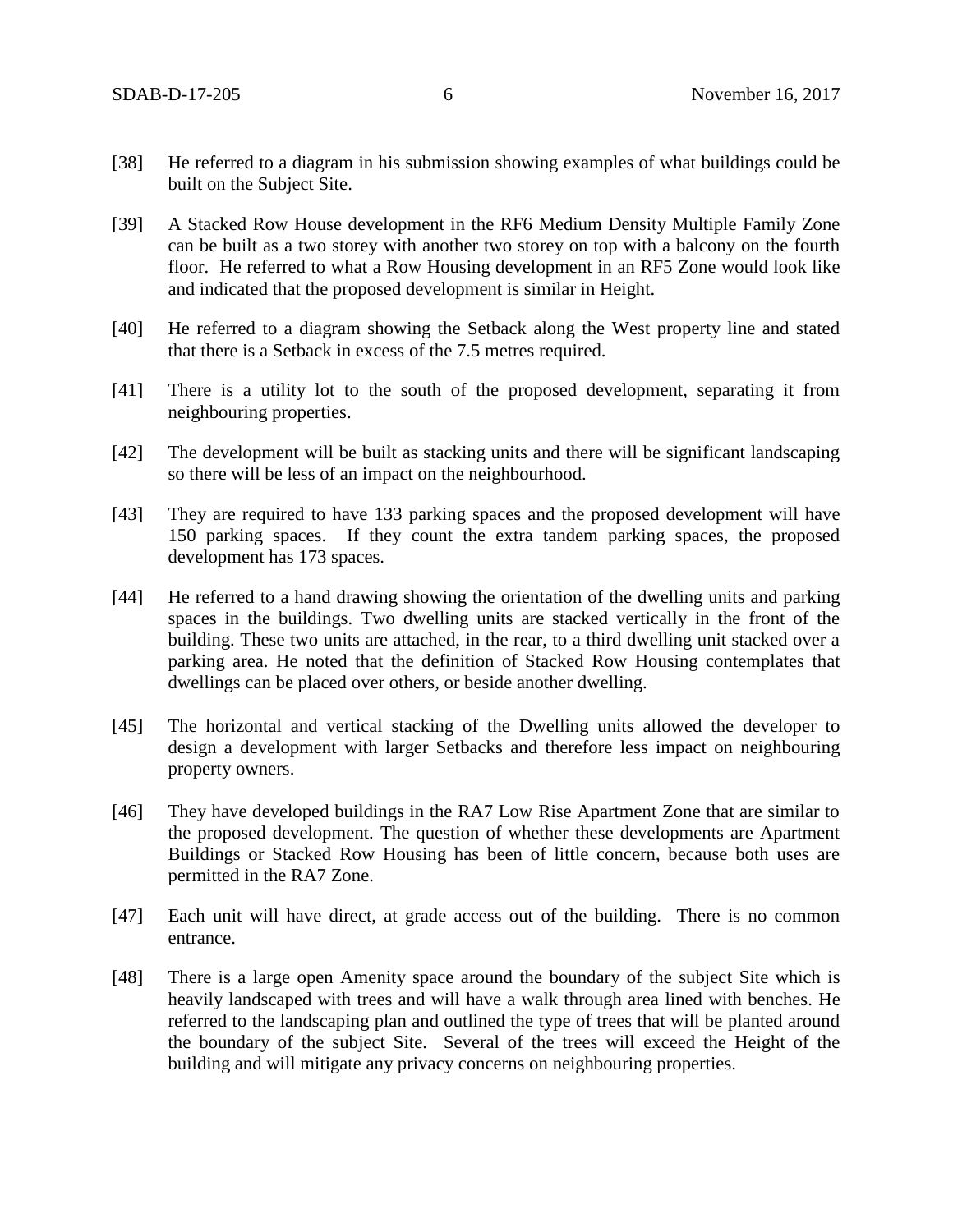- *v) Rebuttal of the Appellant, Mr. Dave, who was accompanied by Mr. Shah*
- [49] They referred to the *Edmonton Zoning Bylaw* definition for Stacked Row Housing developments and reiterated their concerns.

### **Decision**

[50] The appeal is DENIED and the decision of the Development Authority is CONFIRMED. The development is GRANTED as approved by the Development Authority.

### **Reasons for Decision**

### *Use Class Definition*

- [51] The Board considered whether the Development Officer properly exercised his discretion under section 7.1(3)(b) to classify the proposed development as Stacked Row Housing and not Apartment Housing. Stacked Row Housing is a Permitted Use in a RF6 Medium Density Multiple Family Zone. Apartment Housing is neither a Permitted nor a Discretionary Use in this Zone.
- [52] The Board notes that the definition of Stacked Row Housing contains at least two criteria:
	- a. Each Dwelling unit has separate and individual access. This proposed development fits in with this element of the definition.
	- b. The building can contain three or more dwellings arranged two deep. The definition specifies they can be arranged two deep vertically, placed over one another, or horizontally and attached at the rear or the side. The Board notes two possible interpretations from the wording in the definition. It could be that the Dwellings in a Row House can be stacked vertically or horizontally, but not both. Alternatively, one could read the definition as meaning that the Dwellings cannot be more than two deep, whether measuring vertically or horizontally. This development contains more than three Dwellings and they are stacked two deep, both horizontally and vertically.
- [53] The Development Officer was satisfied that the proposed development *generally* conformed with the definition of Stacked Row Housing or Apartment Housing. The Board notes that section 7.1(3)(b) of the *Edmonton Zoning Bylaw* does not require a development to conform exactly with a Use definition, but rather, the section is triggered when a development conforms *generally* with a Use definition.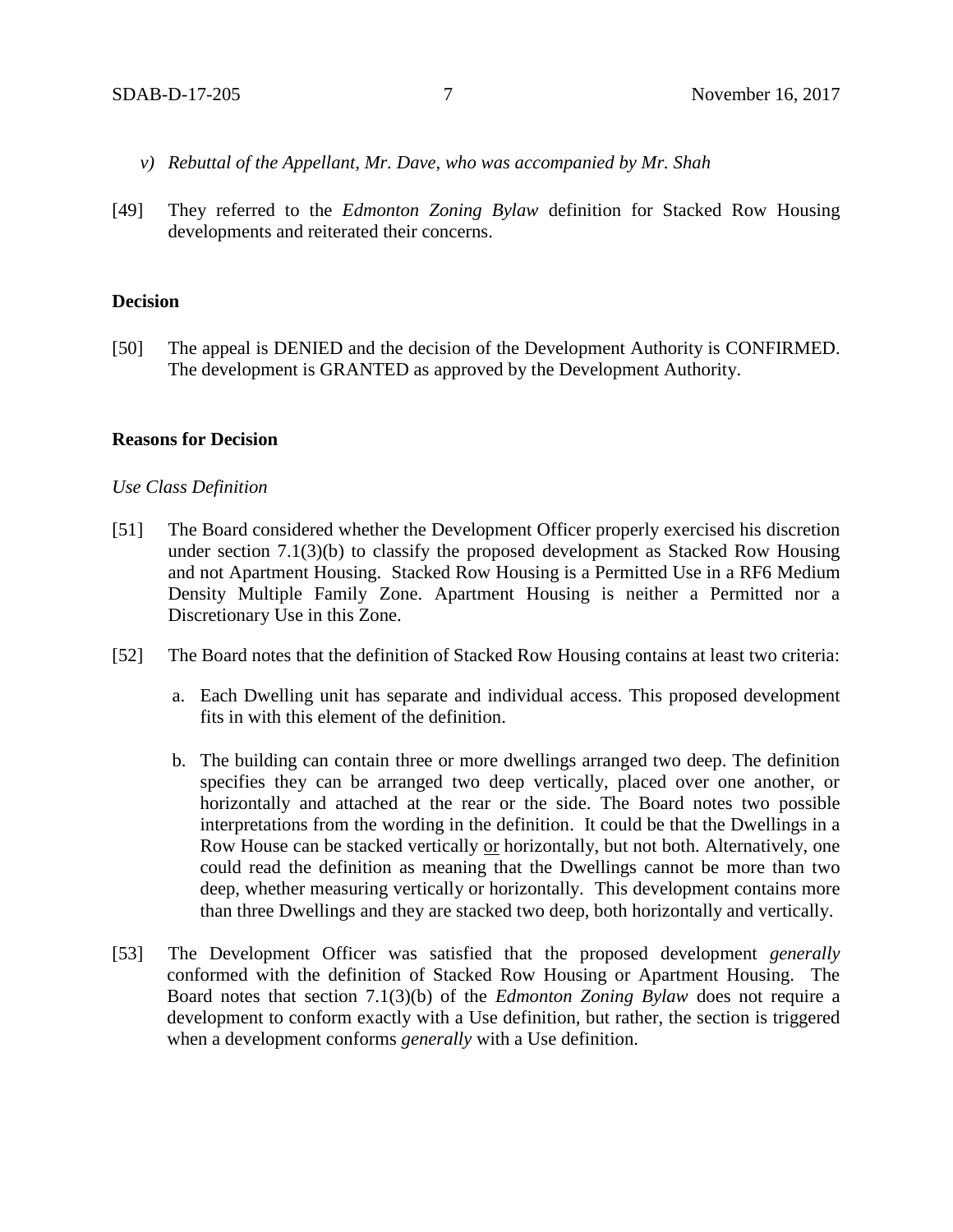- [54] The Development Officer exercised his discretion in Section 7.1(3)(b) and determined that the proposed development is more appropriately classified as Stacked Row Housing, rather than Apartment Housing. In making this determination, the Development Officer noted that the proposed development complies with key features of the definition of Stacked Row Housing: each unit has individual access at grade, and the units are stacked two deep, whether measured horizontally or vertically. Additionally, the development has other design features that make it more appropriate to classify it as Stacked Row Housing than Apartment Housing: this is a pedestrian oriented development that lacks the features commonly seen in Apartment Housing, such as a common entrance and common hallways. The Board is satisfied that the Development Officer properly exercised his authority under section 7.1(3)(b).
- [55] Section 687(3)(d)(ii) of the *Municipal Government Act* specifies that this Board does not have jurisdiction to grant variances regarding Use. In the recent decision *Edmonton (City) v Edmonton (Subdivision and Development Appeal Board),* 2017 ABCA 140, the Court of Appeal confirmed that this Board must not deem developments to be a Use if the development does not conform with key aspects of the Use class definition. In that case, the Board overturned the Development Officer's determination that the proposed development was a General Industrial Use, and instead the Board classified the development as a Major Home Based Business. The Court of Appeal reversed the Board, holding that the development did not comply with key features of the definition of a Major Home Based Business, see *ibid,* paras 8-12. In that case, the Development Officer had not exercised its authority under section 7.1(3)(b) of the *Edmonton Zoning Bylaw,*  and consequently neither the Board nor the Court of Appeal considered this provision.
- [56] The Board is satisfied that this present case is distinguishable from *Edmonton (City) v Edmonton (Subdivision and Development Appeal Board)* because the development generally conforms with the key features of the definition of Stacked Row Housing and the Development Officer made use of his power under section 7.1(3)(b).
- [57] Section 7.1(3)(b) provides Development Officers with some discretion to select a Use class when a development generally conforms with two or more Use class definitions. By incorporating this provision into the *Edmonton Zoning Bylaw*, City Council has injected some flexibility into its Use class definitions. The Board is not granting a variance to Use, but rather is applying the Use class definitions as formulated by City Council, including both the definition of Stacked Row Housing in section 7.2(9) and the Development Officer's discretion when applying those Use Class definitions as articulated in section 7.1(3)(b).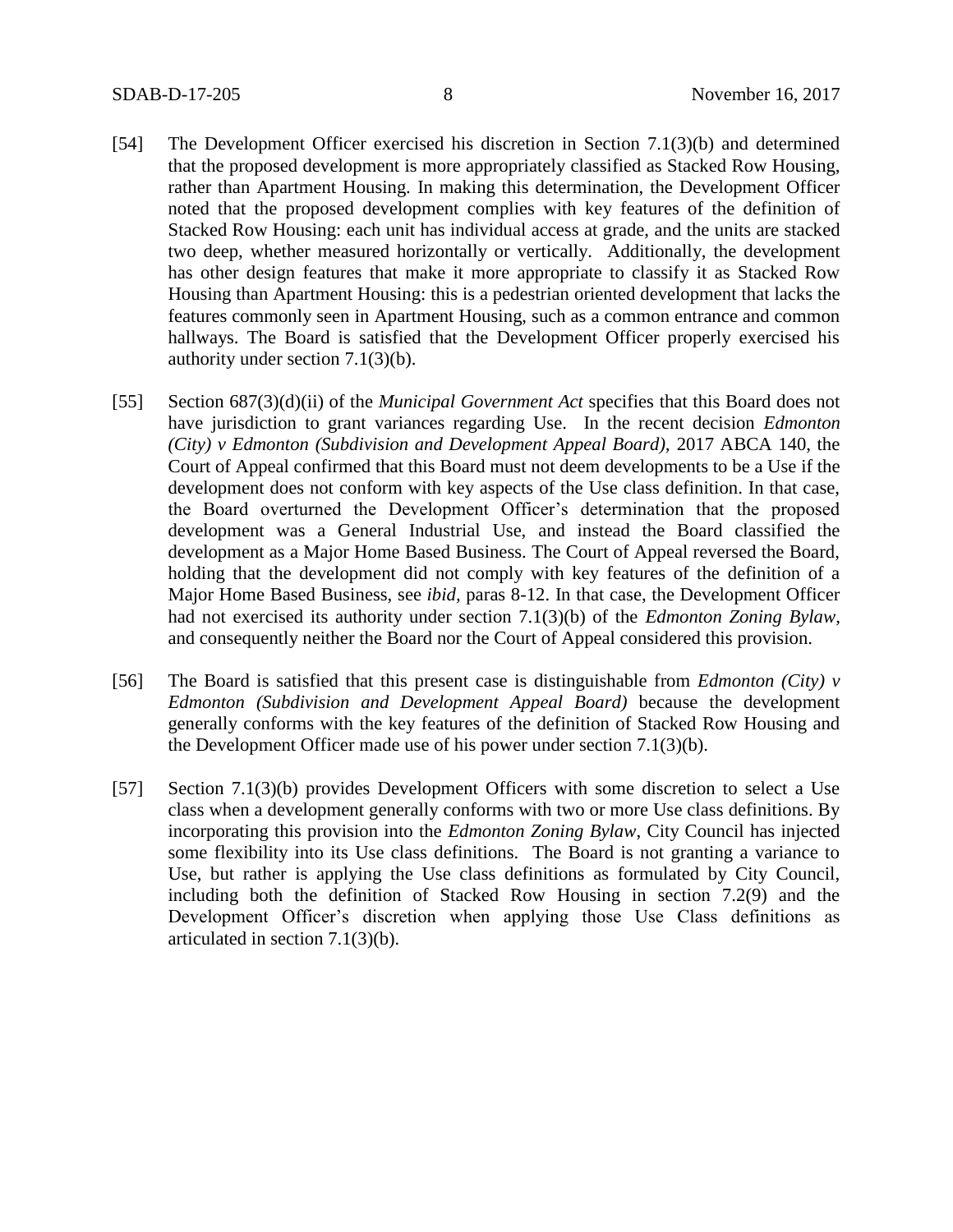### SDAB-D-17-205 9 November 16, 2017

### *Discretionary Use*

- [58] Because the Development Officer exercised his authority under section 7.1(3)(b) of the *Edmonton Zoning Bylaw,* the Board is directed to assess the proposed development as a Discretionary Use even though Stacked Row House is a Permitted Use in the RF6 Medium Density Multiple Family Zone. Consequently, the Board must determine whether or not the proposed development is reasonably compatible with its surroundings.
- [59] Based on the evidence submitted regarding the Density, the proposed development will have 70 units per hectare which falls below the allowable Density for a development in the RF6 Medium Density Multiple Family Zone.
- [60] The Board heard concerns about the privacy impact to the houses located on the west side of the proposed development. The Board finds that these concerns have been addressed in the design of the proposed development.
	- a. The evidence submitted shows that the proposed development was designed to minimize the impact on the neighbouring properties including Setbacks in excess of what is required on the west side of the subject Site.
	- b. The proposed development will have significant landscaping comprised of bushes and trees that – when fully grown – will exceed the proposed development in Height and mitigate the Appellants' concerns regarding overlook.
	- c. Privacy concerns do not arise with respect to the properties on the other three sides of the subject Site: the proposed development borders a road on the north side, a park on the east side, and a public trail on the south side.
- [61] The Board heard concerns that the proposed development might cause an increase in crime in the neighbourhood but was provided with no evidence from which it could draw this conclusion.
- [62] The Board heard concerns regarding traffic volume and safety. Transportation reviewed the proposed application and outlined suggested conditions that were incorporated into the approved Development Permit. Transportation did not have any concerns regarding traffic safety or volume. The Board was not provided with sufficient evidence that would allow it to arrive at a different conclusion than Transportation.
- [63] Mr. Desaigoudar proposed that the access to the proposed development should be relocated to the west side of the subject Site. However, that is not possible given the configuration of the surrounding developments on the west and a lack of road access on that side.
- [64] The Board heard concerns regarding the Height of the proposed development. The Height of the proposed development (11.0 metres) is similar to the maximum Height that would be allowed in the abutting RF4 Semi-detached Residential Zone (10.0 metres) and is below the allowable Height in the RF6 Medium Density Multiple Family Zone.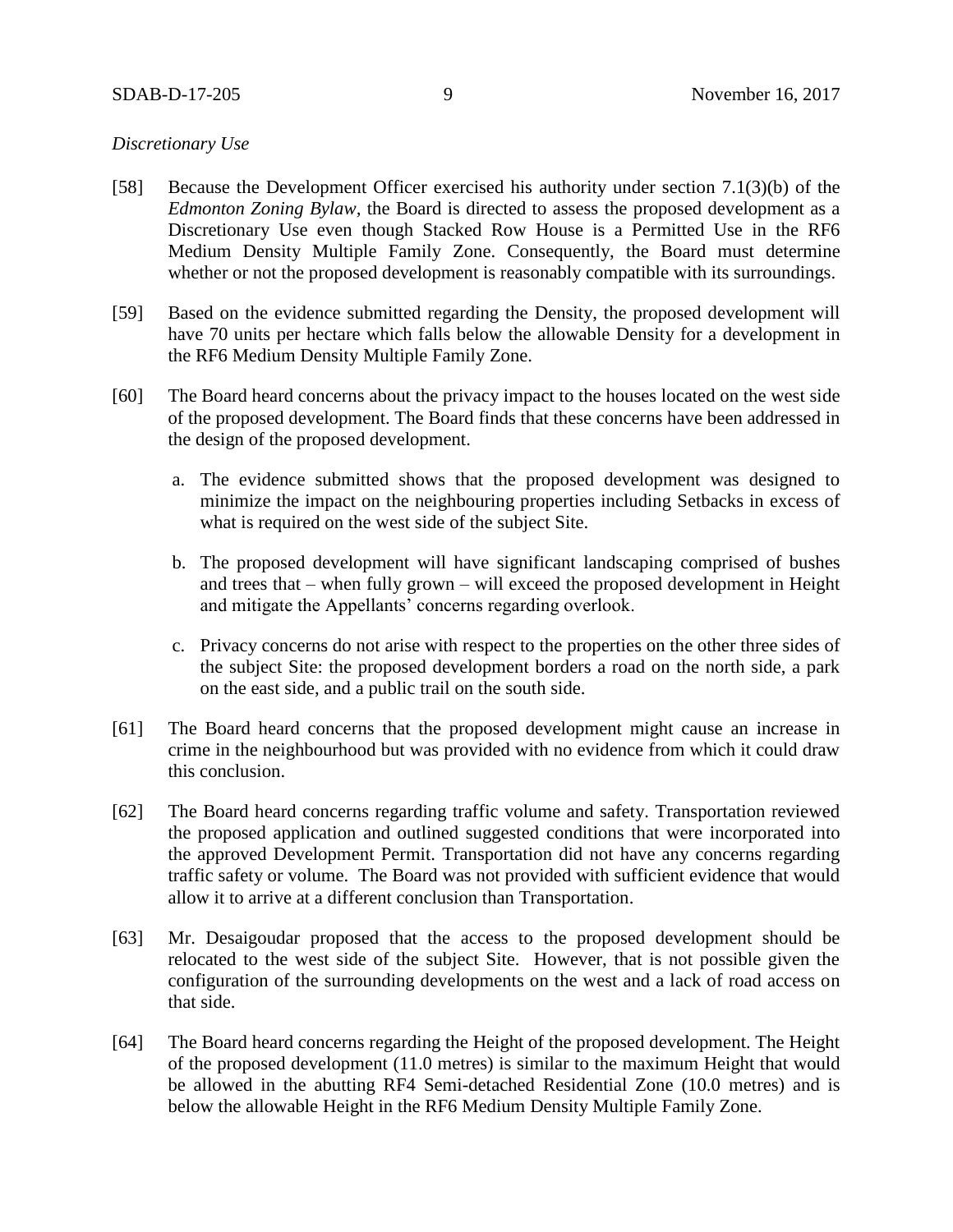- [65] The Board heard concerns regarding the impact of on-street parking in the area and visitor parking spaces. The proposed development provides on-site parking well in excess of what is required under the *Edmonton Zoning Bylaw*. The proposed development is required to have 132 parking spaces and the proposed development will have 173 parking spaces. Additionally, the proposed development will have 11 visitor parking spaces which meet the requirements under the *Edmonton Zoning Bylaw*.
- [66] The Board notes that the Neighbourhood Structure Plan for this area calls for family oriented development and the proposed development provides for two and three bedroom dwellings, thereby advancing the goal of family oriented developments.
- [67] The Board notes that proposed development complies fully with the Parking, Density and Height regulations under the *Edmonton Zoning Bylaw*. The Appellants' concerns with respect to these issues flow from their primary concern, namely that the subject Site was rezoned from RF5 Row Housing Zone to RF6 Medium Density Multiple Family Zone in 2015. City Council has the power to rezone properties. These decisions can be challenged by way of a judicial review application to the Alberta Court of Queen's Bench. The Board, however, does *not* have jurisdiction to set aside or vary a zoning decision of City Council.
- [68] The Board is satisfied that the proposed development is compatible with the surrounding neighbourhood and no evidence was provided to the Board of any planning reasons that would lead the Board to conclude that this development is incompatible.

### *Variances*

- [69] The proposed development requires four variances, all of which were granted by the Development Officer:
	- a. With regard to varying the required Separation Space between two buildings, as provided in Section 48.3(1) and 48.4(1) of the *Edmonton Zoning Bylaw*, the Board heard no concerns from the residents regarding the impact of this variance. The Board finds that the Separation Space between two buildings located on site will have an immaterial impact on neighbouring properties.
	- b. The private outdoor Amenity Area has been reduced from 15 square metres to 7.5 square metres and from 3 metres in depth to 2.1 metres in depth. Thereby, a variance is required to Section 170.4(9) and 47(5) of the *Edmonton Zoning Bylaw*. The Development Officer provided his rationale for granting the variance: the proposed development will provide a common, outdoor Amenity Area and there is a park located directly east of the proposed development. The Board finds that this variance will have an immaterial effect on neighbouring properties.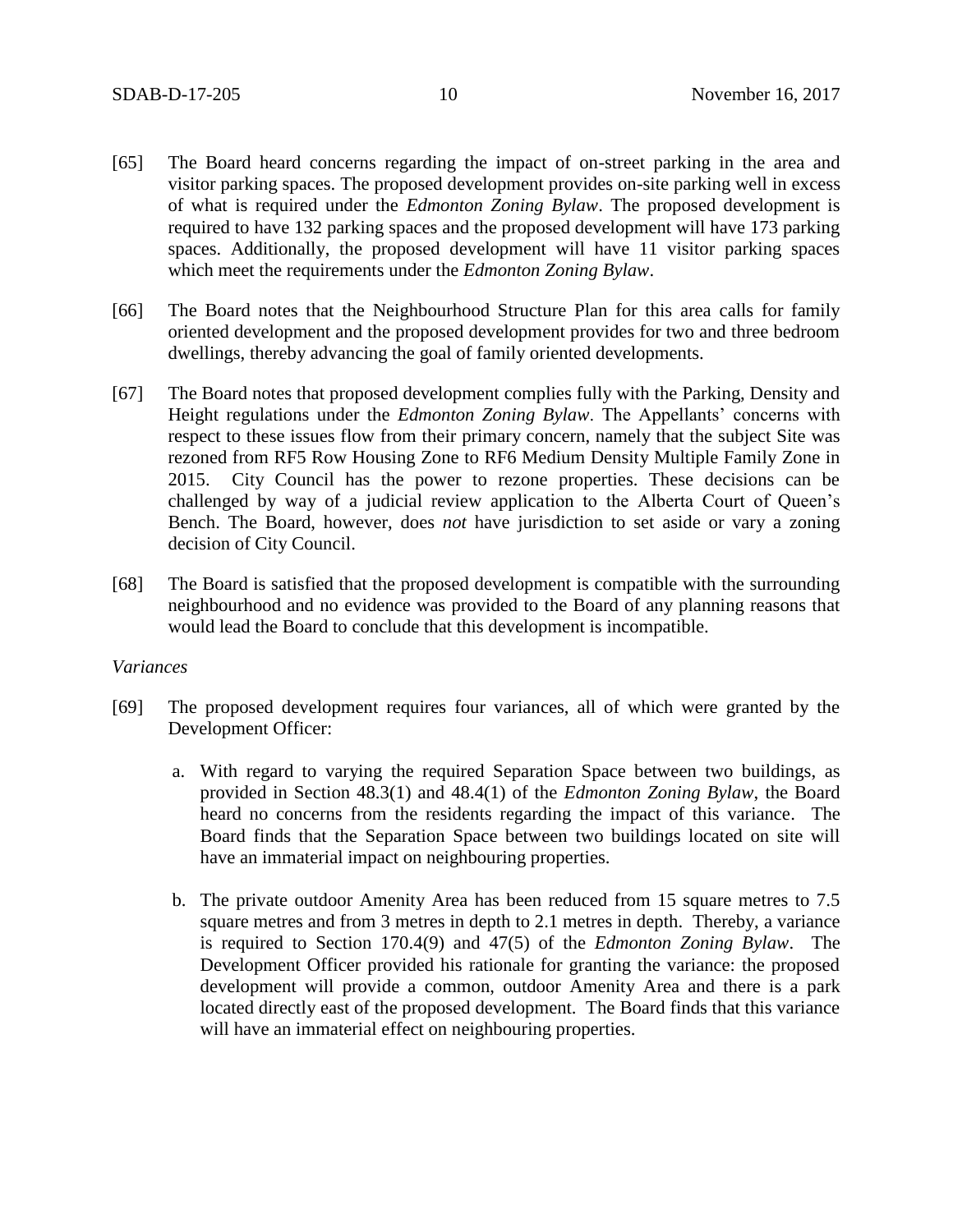- c. The building is being developed as Family Oriented Housing and one of the requirements is that each dwelling shall have two bedrooms. Based on the evidence submitted, 24 of the 81 dwellings only have one bedroom. However, the Development Officer was prepared to grant a variance to Section 170.4(11) and 6.1(37)(b) of the *Edmonton Zoning Bylaw* because a number of the other dwellings have in excess of two bedrooms and the average bedroom per dwelling is 2.37, exceeding the minimum required average of 2.25 bedrooms per dwelling. The Board heard no concerns regarding this variance and finds that any impact on neighbouring properties will be immaterial.
- d. With regard to the variance in the West Setback in Section  $170.4(12)(a)$ , there is a requirement for a 7.5 metre Setback which can be reduced to a 3.0 metre Setback where the proposed façade is a flanking wall and an acceptable landscaped buffer is provided. The Development Officer provided for a smaller Setback with regard to one corner of the building in the southwest edge of the development. The Development Officer noted that this was a flanking wall without any balconies and he was satisfied that there was adequate landscaping between this building and the neighbouring properties. All of the other Setbacks on the west edge were in excess of the minimum required offsetting some of the impacts potentially caused by this reduced Setback. The Board is satisfied that the reduction in the Setback at the one corner of the building will have an immaterial impact on any neighbouring properties.
- [70] Under Section 687(3)(d) of the *Municipal Government Act*, the Board may confirm a development permit even though the proposed development does not comply with the land use bylaw if the Board is satisfied that, "the proposed development would not interfere with the amenities of the neighbourhood, or materially interfere with or affect the use, enjoyment or value of neighbouring parcels of land."
- [71] The Appellant stated that the proposed development may impact the value of their properties, but provided no evidence to support this contention.
- [72] The Board heard from a number of neighbouring property owners in opposition to the proposed development and received written submissions with concerns including rezoning of the site from RF5 Row Housing Zone to RF6 Medium Density Multiple Family Zone, which the Board cannot address.
- [73] The Board was satisfied, based on the evidence presented, that the proposed development has been designed to minimize any impact, including massing and privacy, on neighbouring properties and is a smaller, less dense use than what the Respondents could build on the Site, without any variances.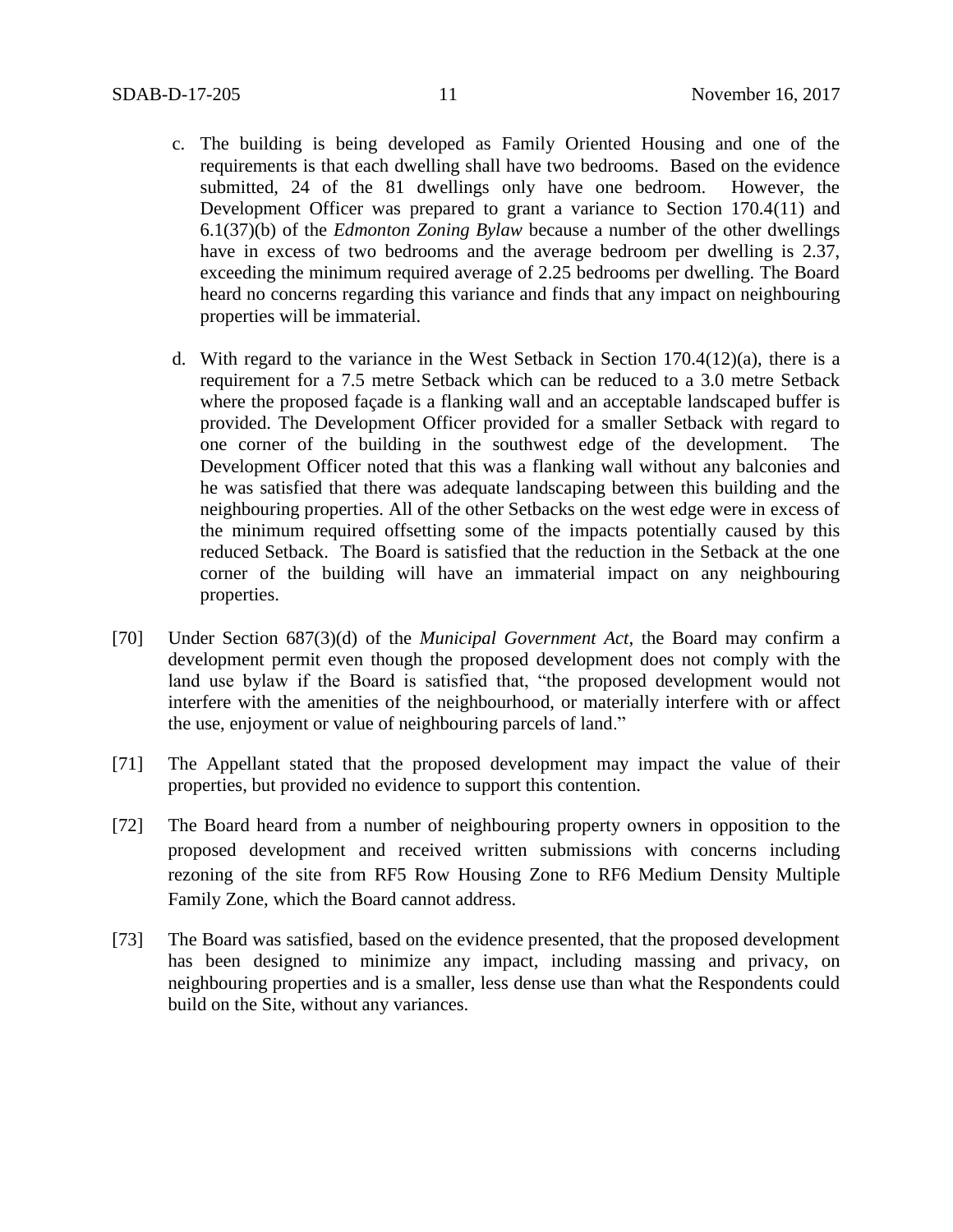[74] The Board finds the proposed development will not unduly interfere with the amenities of the neighbourhood, nor materially interfere with or affect the use, enjoyment or value of neighbouring parcels of land.

Ms. A. Lund, Presiding Officer Subdivision and Development Appeal Board